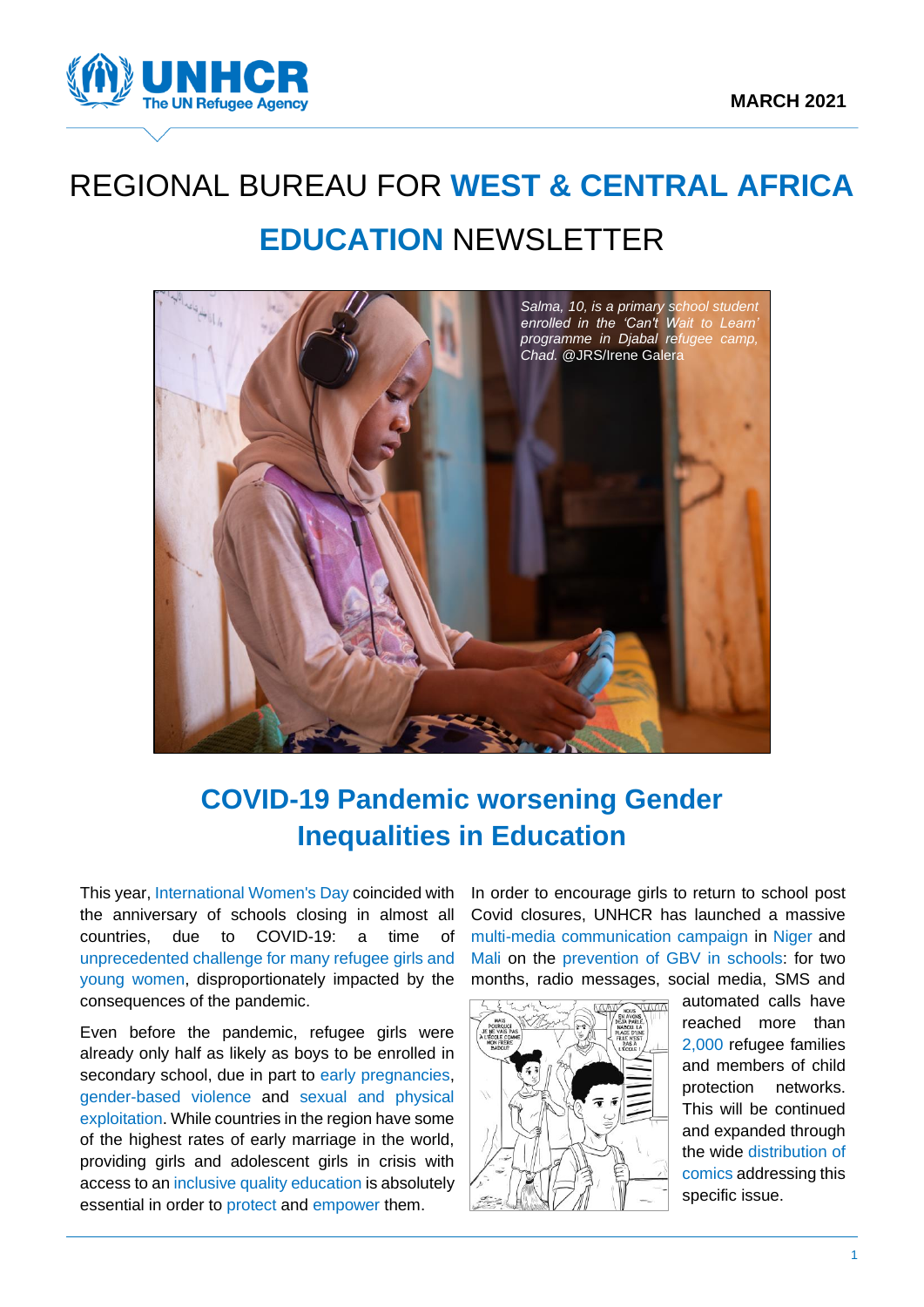## **UNHCR'S EDUCATION INTERVENTIONS**

#### [\[CHAD\]](https://www.auf.org/nouvelles/actualites/soutenir-reussite-refugies-lenseignement-superieur%e2%80%af/?utm_source=email&utm_campaign=Lettre_dinformation_de_lAUF___Mars_2021&utm_medium=email) Improved quality education through innovative learning tools



In Chad, over 910 primary students participate in the *Can't Wait To Learn* elearning program in Djabal and Goz-Beida refugee camps. Thanks to the digital devices (tablets) used in classrooms, students acquire mathematical skills through games, in Arabic and French, which replicate their environment.

*[Can't Wait to Learn](https://www.warchildholland.org/projects/cwtl/)* is a fast, effective and low-cost approach that utilises custom gaming technology to deliver quality education. The evidence-based programme was developed by War Child and partners through years of testing and research.



*Read more about the 'Can't Wait to Learn' programme [here](https://www.warchildholland.org/projects/cwtl/).*

### [\[GHANA\] New partnership with Mastercard Foundation](https://www.unhcr.org/gh/2021/04/06/mastercard-scholarship-pave-way-for-more-refugees-in-ghana-to-have-access-to-higher-education/) pave way for [more refugees to have access to higher education](https://www.unhcr.org/gh/2021/04/06/mastercard-scholarship-pave-way-for-more-refugees-in-ghana-to-have-access-to-higher-education/)



Some of the refugee students at the Kwame Nkrumah University of Science and Technology @UNHCR/Patience Folley

"*This is the best thing that ever happened to me. I can't describe how happy and grateful I am for this opportunity*" were the words of Grace, a 22 year old Ivorian refugee in Ghana who has gained admission to study Sociology at the Kwame Nkrumah University of Science and Technology, made possible through a scholarship by the Mastercard Foundation.

Five refugee students in Ghana have been awarded the same scholarship for the coming academic year.

The **[Mastercard Foundation](https://mastercardfdn.org/all/scholars/)  [Scholars Program](https://mastercardfdn.org/all/scholars/)** has been developed to allows students



complete their education. With a vision that education is a catalyst for social and economic change, the program provides financial, social, and academic support to scholars, with the aim to develop leaders who are active contributors in their communities. The program provides financial, social, and academic support to scholars. Financial support includes, but is not limited to, tuition fees, accommodation, books, and other scholastic materials. Mastercard Foundation has committed to ensure 25% of refugee enrollment within this scholarship scheme.

whose talent and promise exceed their financial resources to

Currently, only 3% of refugees have access to higher education globally, and even less in the West and Central Africa region, reducing their opportunities to find a decent job and to be fully self reliant in their country of asylum or in their county of origin. UNHCR and partners have committed to ensuring that 15% of young refugees can access higher education by 2030: the **[15by30 target](https://www.unhcr.org/tertiary-education.html)**.

*Read the full article on UNHCR's website [here](https://www.unhcr.org/gh/2021/04/06/mastercard-scholarship-pave-way-for-more-refugees-in-ghana-to-have-access-to-higher-education/).*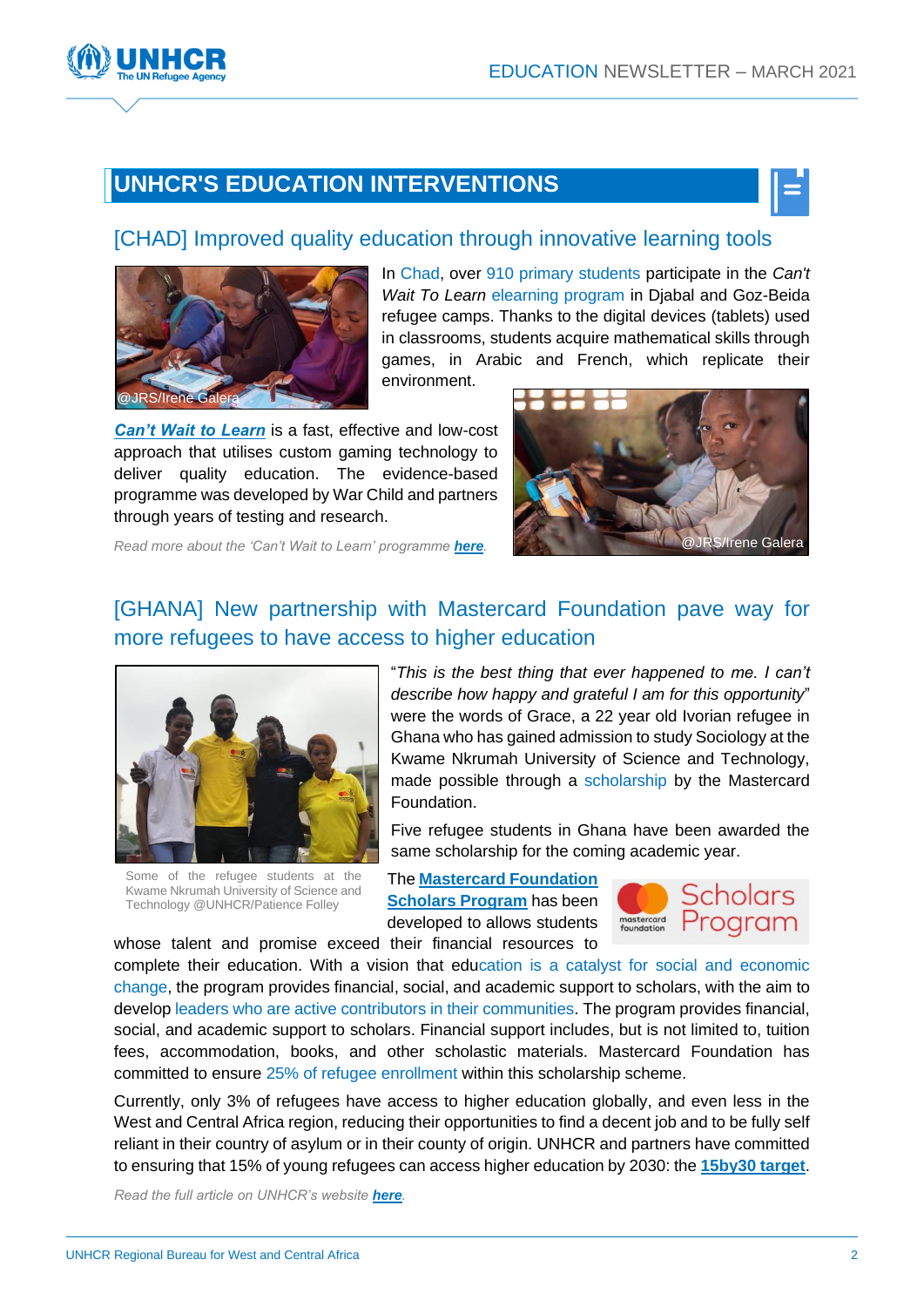

#### [SENEGAL] Refugee women access certified vocational training



Believing that education can open many doors to employment, Gloria and Amandla, two refugee women in Senegal, have recently successfully finalized several training modules at **[Bioforce Africa Training Center](https://www.bioforce.org/learn/centres/afrique/)** in Dakar.

Gloria and Amandla have many things in common. Although they have never met before, both women originate from the Central African Republic, are 26 and full of motivation to succeed in their professional life. Both have also been granted

a scholarship from Bioforce to follow two training modules in humanitarian project management, which they have recently successfully completed. "*At Bioforce, I learnt how to kickstart a project. I know how to identify the problem and set an objective*", said Gloria at the end of her class.

In 2021, Bioforce provided 4 scholarships for refugee women in Senegal within a pilot project with UNHCR, financially supported by the Monegasque Cooperation. Amandla and Gloria are now both looking for an internship in the humanitarian sector opportunity to put their training into practice and transition into employment, preferably in the humanitarian sector.



## [CAMEROON-NIGER] Refugee education at the center of International Women's Day celebrations



DAFI students with the education team of Plan International, partner of UNHCR Cameroon.

In Cameroon, as part of the activities to commemorate IWD, an educational talk on early marriage and its consequences on the girl child was held in Douala. The meeting was attended by girls from the **[DAFI programme](https://www.unhcr.org/dafi-scholarships.html)** as well as representatives from various ministries and local authorities. In Yaoundé, the DAFI girls organized a discussion with refugee women entrepreneurs, who shared their experiences on the theme of the day: "F*emale leadership for an egalitarian future in the world of COVID-19*".

In Niger, the celebration of IWD was an opportunity to organise a vast awareness-raising campaign among refugee parents on the importance of education for children, particularly girls. This campaign was conducted jointly by UNHCR and its partners ADES and APBE at the Ouallam refugee site.





Awareness campaign on education for refugee children in Ouallam, Niger. @UNHCR Niger

IWD celebrations were also an opportunity for the education authorities to call for the mobilisation of funds to finance Master's scholarships for refugee students currently receiving UNHCR undergraduate scholarships, so that they can complete their full academic cycle.

Sani Musa Yusuf, a Nigerian refugee student and DAFI scholar, graduated from Maryam Abacha American University in Niger with a Bachelor of Science in Sociology after three years of study. Sani graduated at the top of his class. @UNHCR Niger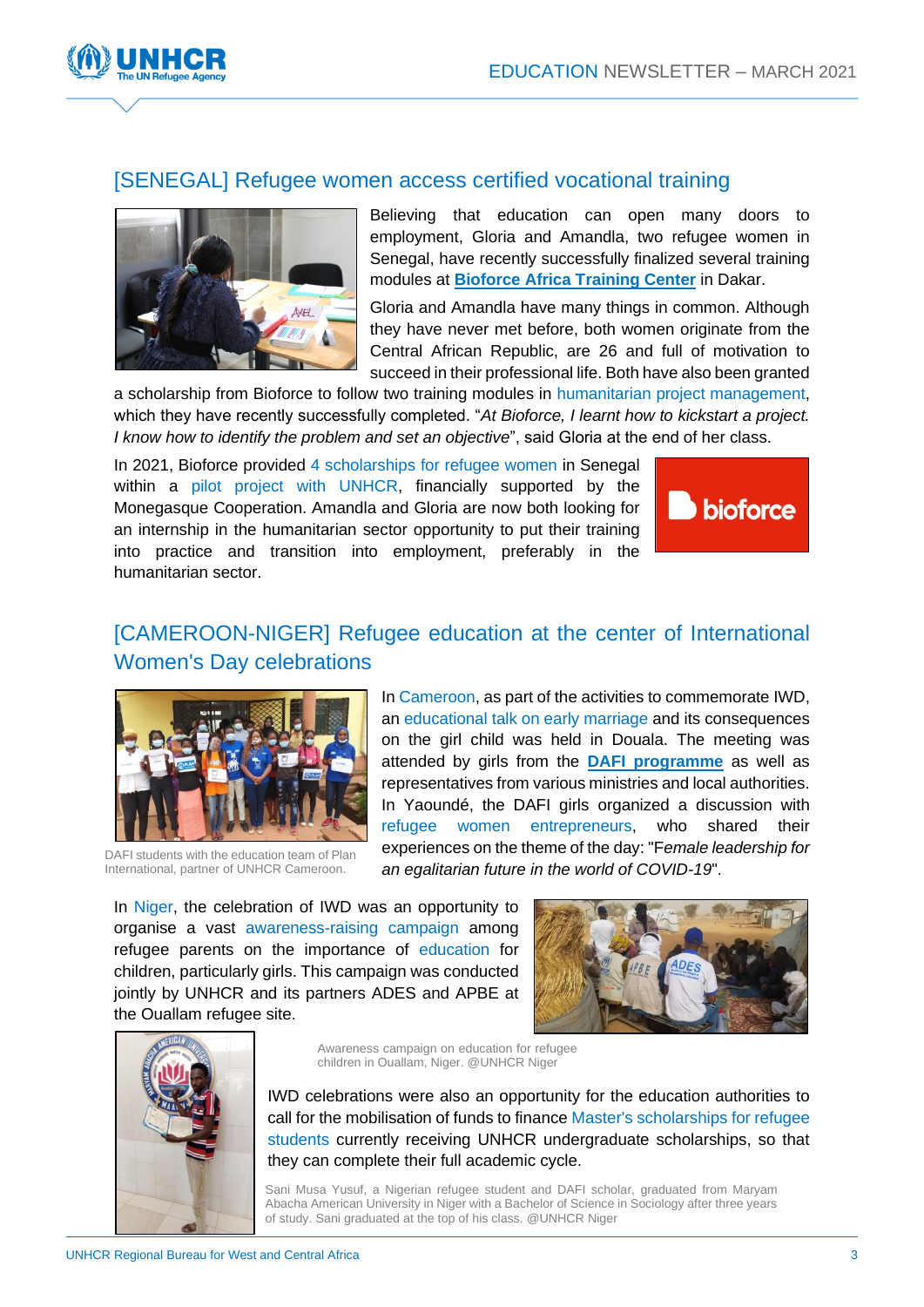## **EDUCATION IN EMERGENCIES**



#### [Central Sahel] Project 21: [Regional Protection Monitoring](https://r4sahel.info/fr/documents/details/85474)



Launched by UNHCR and the Danish Refugee Council (DRC), **[Project 21](https://r4sahel.info/fr/documents/details/85474)** aims to support cross-border and inter-agency coordination of protection for the rights of conflict-affected people through joint advocacy and concerted programming of the humanitarian response. It presents the protection situation of refugees, IDPs, returnees and host communities, around the following themes: legal protection and documentation, community engagement, gender-based violence, child protection, education and solutions.

The section on education highlights the difficulties of access to education for displaced children (both in terms of formal education and alternative educational

opportunities), as well as the associated protection risks.

*Read the [bi-annual analytical report #1](https://r4sahel.info/fr/documents/details/85474) (May-November 2020).*



## [Protecting Education from Attack] Improved Monitoring and Reporting

The first-ever comprehensive training on "Implementing the Safe Schools Declaration", which brought together over 90 representatives from ministries of defense, education, and foreign affairs from 20 countries, was co-organized by the Spanish Agency for International Development Cooperation (AECID) and the Global Coalition to Protect Education from Attack (GCPEA) from February 24th to March 17th 2021. The training aimed at strengthening national capacity to protect education in armed conflict, propelling effective implementation of the Safe Schools Declaration and exchanging good practice in safeguarding education.

Through a series of presentations, practical exercises, and discussions, the training demonstrated how attacks on education can be better prevented and damage mitigated, including by improving data collection and accountability, and by examining the different ways that boys and men, and girls and women, are affected by attacks. Group sessions were moderated by a wide range of actors included UNHCR Education Specialists (from the WCA Regional Bureau and the Mauritania Country Office).

At the training, GCPEA also presented its **[Toolkit for](https://lnkd.in/gxEMNrz)  [Collecting and Analyzing Data on Attacks on Education](https://lnkd.in/gxEMNrz)**, an innovative new guide for government ministries and NGOs to strengthen monitoring, reporting, and analysis of attacks on schools and universities, students and teachers. The GCPEA's toolkit can be found **[here](https://lnkd.in/gxEMNrz)**.



*Read more about the training [here](https://mailchi.mp/protectingeducation/states-build-capacity-to-protect-education-from-attack-at-first-international-training-on-implementing-the-safe-schools-declaration?e=b93b25d966) and visit the GCPEA website [here](https://protectingeducation.org/).*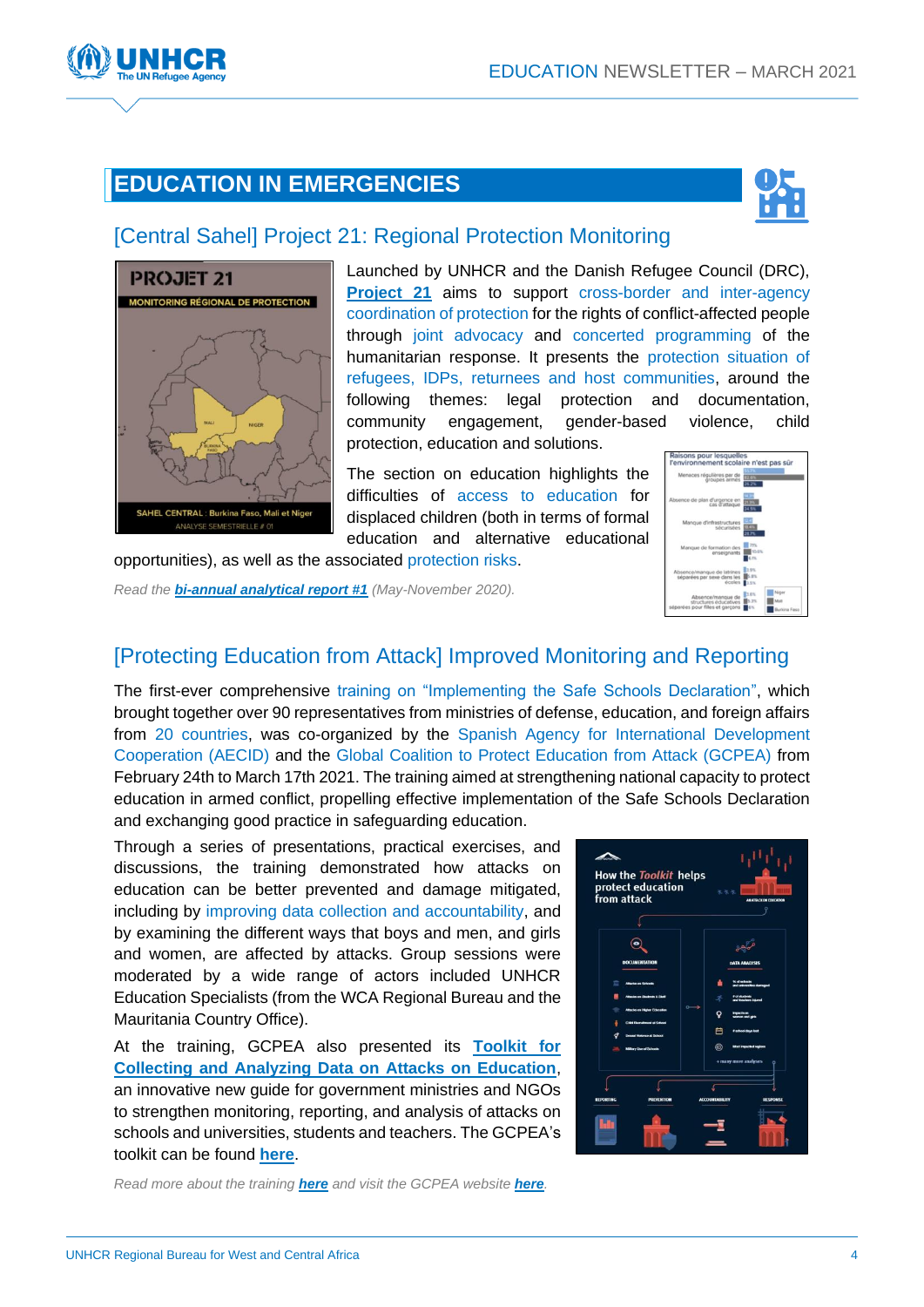## **RESOURCES: FOCUS ON GIRLS' EDUCATION**



#### [\[UNICEF\] Reimagining Girls'](https://wcmsprod.unicef.org/reports/reimagining-girls-education) Education



**[Reimagining Girls' Education: Solutions to Keep](https://wcmsprod.unicef.org/reports/reimagining-girls-education) [Girls Learning in Emergencies](https://wcmsprod.unicef.org/reports/reimagining-girls-education)** presents an overview of what works to support learning outcomes for girls in emergencies. Research shows that girls in emergencies are disadvantaged at all stages of education and are more likely to be out-of-school than in non-emergency settings. This report highlights promising evidence-based actions in education and practical examples of approaches that have been tested, and from which lessons can be drawn.

*Read the report [here](https://wcmsprod.unicef.org/reports/reimagining-girls-education).*

#### [\[ECW-UNGEI-INEE\] EiE GenKit](https://www.ungei.org/publication/eie-genkit)

When gender-responsive, quality education is available to all it has the potential to transform societies and build sustainable peace. A joint initiative from the Inter-agency Network for Education in Emergencies (INEE), Education Cannot Wait (ECW) and the UN Girls' Education Initiative (UNGEI), the **[EiE GenKit](https://www.ungei.org/publication/eie-genkit)** is a core resource package for gender in education in emergencies.

The EiE-GenKit is the first resource of its kind, providing education practitioners with practical tools to promote gender-responsive programming from crisis to peace and sustainable development.



*Access the document [here](https://www.ungei.org/publication/eie-genkit).*

### [PLAN INTERNATIONAL] Listen to [Us: Adolescent Girls in North West](https://plan-international.org/publications/listen-us-adolescent-girls-conflict-and-covid-19#download-options)  [South West Cameroon on Conflict and Covid-19](https://plan-international.org/publications/listen-us-adolescent-girls-conflict-and-covid-19#download-options)



This report is the result of a multi-sectoral needs assessment exercise focusing on the rights and needs of adolescents living in the Anglophone territories of North West South West (NWSW) Cameroon. The assessment captured the voices of adolescent girls and young women, alongside adolescent boys, young men and their parents and caregivers. It spoke directly to adolescent girls themselves, in particular adolescent girls who are mothers, pregnant, or married, whose ideas, and needs, are often ignored.

The report, which gives adolescents the space to voice their concerns and priorities can be used to engage with states, donors and other humanitarian actors and highlight what needs to be done to address adolescents' needs, rights and aspirations.

*Read the report [here](https://plan-international.org/publications/listen-us-adolescent-girls-conflict-and-covid-19#download-options).*